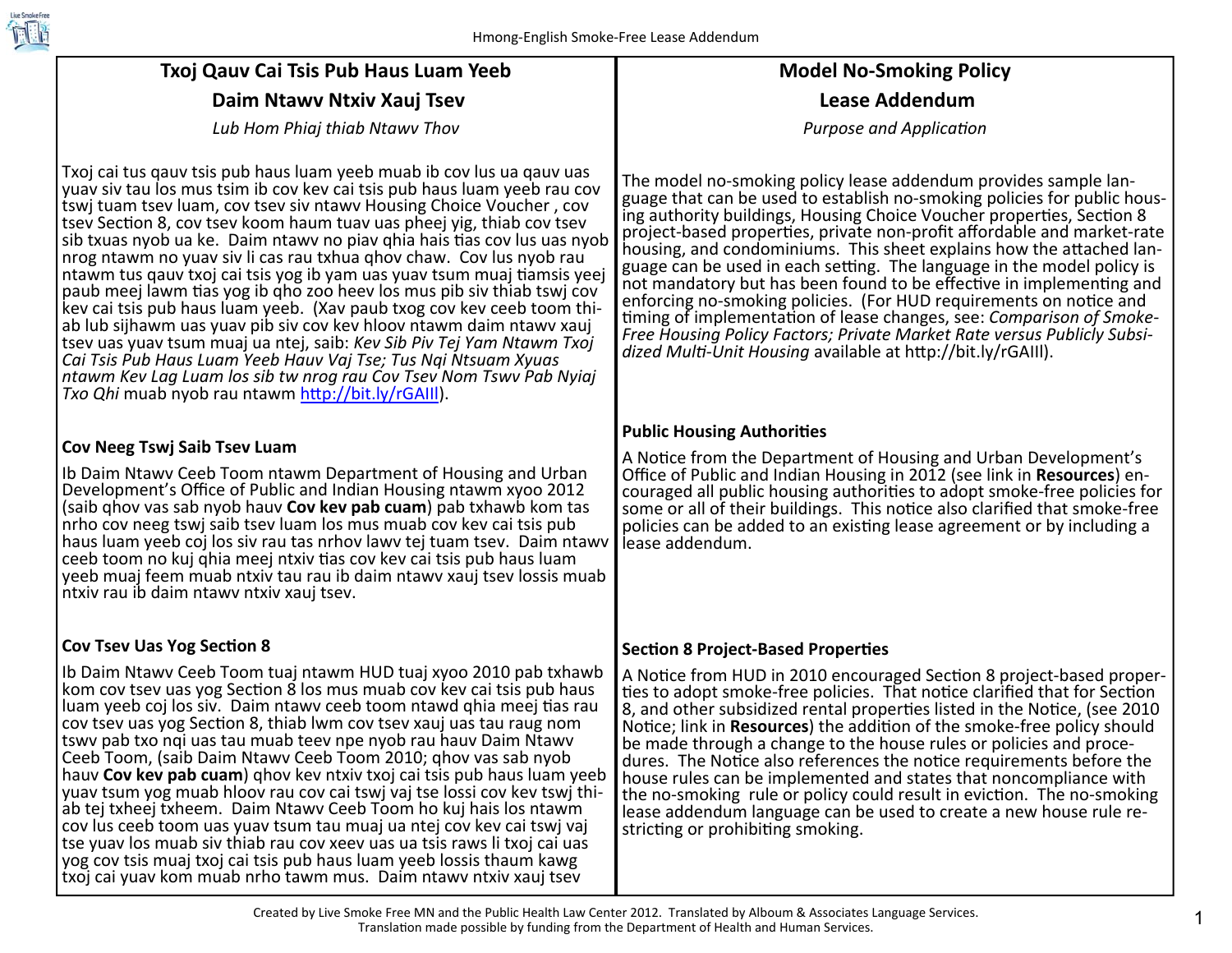

| tsis pub haus luam yeeb muab siv tau los mus tsim ib txoj cai vaj tse los<br>mus txwy lossis tsis pub haus luam yeeb.                                                                                                                                                                                                                                                                                                                                                                                                                                                                                                                                                  |                                                                                                                                                                                                                                                                                                                                                                                                                                                                                                                                                           |
|------------------------------------------------------------------------------------------------------------------------------------------------------------------------------------------------------------------------------------------------------------------------------------------------------------------------------------------------------------------------------------------------------------------------------------------------------------------------------------------------------------------------------------------------------------------------------------------------------------------------------------------------------------------------|-----------------------------------------------------------------------------------------------------------------------------------------------------------------------------------------------------------------------------------------------------------------------------------------------------------------------------------------------------------------------------------------------------------------------------------------------------------------------------------------------------------------------------------------------------------|
| Cov Tuam Tsev Siv Ntawy Xaiv Los Pab Them / Cov Vaj Tse Raws Li Kev<br>Lag Luam / Cov Tsev Koom Haum Tuav Uas Pheej Yig                                                                                                                                                                                                                                                                                                                                                                                                                                                                                                                                                | Housing Choice Voucher Buildings / Private Market Rate Properties /<br><b>Non-Profit Affordable Housing</b>                                                                                                                                                                                                                                                                                                                                                                                                                                               |
| Daim ntawy qauy xauj tsey muab siy tau ua ib daim ntawy ntxiy rau<br>daim ntawy xauj tsev uas twb yeej muaj lawm, lossis muab siv ncaj qha<br>tau rau ib daim ntawy xauj tsev tshiab. Yog tias txoj cai tsis pub haus<br>luam yeb nws yog nws ib daim ntawy, yuav tsum muab daim ntawy xauj<br>tsev siv nrog cov kev tswj xyuas uas yog los ntawm daim ntawv ntxiv.<br>Tas nrho cov neeg nyob hauv cov vaj tse Siv Ntawv Xaiv Los Pab Them,<br>txawm tias yog muaj ntawy pab them los tsis muaj, yuav tsum raug siv<br>tib cov lus xauj tsev tib yam, nrog rau txoj cai tsis pub haus luam yeeb.                                                                       | The model lease addendum can be used as an addendum to an existing<br>lease agreement, or it can be incorporated directly into a new lease. If<br>the smoke-free policy is a separate document, the lease should incor-<br>porate the provisions by referencing the addendum. All residents in<br>Housing Choice Voucher properties, whether voucher supported or<br>not, should be subject to the same lease language, including the no-<br>smoking policy.                                                                                              |
| Cov Zej Zos Uas Muaj Feem Zoo Ib Yam                                                                                                                                                                                                                                                                                                                                                                                                                                                                                                                                                                                                                                   | <b>Common Interest Communities</b>                                                                                                                                                                                                                                                                                                                                                                                                                                                                                                                        |
| Daim ntawy qauv xauj tsev uas tsis pub haus luam yeeb muab siv tau los<br>mus tuav cov cai tsis pub haus luam yeeb rau cov tsev uas muaj tsw<br>nyob uas yog hom muaj ntau chav nyob ua ke. Cov cai los kav kev txwv<br>rau cov chav muaj tsw nyob coj tau los siv ntawm txoj kev hloov nyob<br>rau cov ntawy tswi hais tawm hauv lub koom haum, lossis los ntawm<br>txoj kev ntxiv ib txoj cai lossis kev tswj tshiab. Cov lus muaj nyob rau<br>hauv daim ntawy gauv ntxiv no muab hloov lo taus kom haum rau tej<br>yam kev tshwm sim ntawm ib lub koog tsev nyob ua ke, xws li cov lus<br>uas yuav siv los mus daw txoj cai thiab cov txheej txheem los tswj xyuas. | The model no-smoking lease addendum can be used to implement<br>smoke-free policies for owner-occupied multi-unit properties. Policies<br>imposing use restrictions on owner-occupied units can be implemented<br>through a change in the association declaration or the by-laws, or by<br>the addition of a new rule or regulation. The language provided in this<br>model addendum can be modified to fit the particular circumstances of<br>a condominium complex, such as language to address the extent of the<br>policy and enforcement procedures. |
| Kev Qhia Meej Txog Cai Ntawm Daim Ntawy Xauj Tsev                                                                                                                                                                                                                                                                                                                                                                                                                                                                                                                                                                                                                      | <b>Lease Addendum Provision Explanations</b>                                                                                                                                                                                                                                                                                                                                                                                                                                                                                                              |
| Ob peb daim nplooj ntawy tom ntej no yuav qhia meej txog txhua txoj<br>cai hais txog kev tsis pub haus luam yeeb ntawm daim ntawy xauj tsev<br>nrog rau ib co lus qhia meej txog txhua lub hom phiaj. (Kas lub uas muaj<br>tus lej yog ua khub nrog cov tshooj cai nyob rau hauv tus qauv cai.)                                                                                                                                                                                                                                                                                                                                                                        | The next couple of pages clarify each provision of the no-smoking poli-<br>cy lease addendum with brief explanations of the purpose of each.<br>(The paragraph number corresponds to the provision sections in the<br>model policy.)                                                                                                                                                                                                                                                                                                                      |
| 1. Thawj ghov cai teev peb yam tswy him los mus pab txhawb cov kev<br>cai tsis pub haus luam yeeb. Qhov cai no yuav muab nthuav los tau<br>yog tias muaj ib co kev txwy ntxiv uas yog tau muab tsub rau txoj kev<br>siv tej yam khoom luam yeeb nyob rau ntawm lub vaj tse.                                                                                                                                                                                                                                                                                                                                                                                            | 1. The first provision lists the three key reasons for supporting no-<br>smoking policies. This provision can be expanded if additional re-<br>strictions are placed on the use of any tobacco products on the<br>property.                                                                                                                                                                                                                                                                                                                               |
| 2. Cov ntsiab lus yog los txhais cov soj lus tseem ceeb uas tau muab siv<br>los mus pab cov neeg nyob kom raug txoj cai thiab kev tswj saib thi-<br>ab cov neeg ua haujlwm txoj kev tswj xyuas. Lub ntsiab lus hais txog<br>key haus luam yeeb muab hloov los tau kom mus ib seem nrog lub<br>ntsiab lus "haus luam yeeb" uas nyob rau lub xeev txoj cai teev tseg,                                                                                                                                                                                                                                                                                                    | 2. The definitions section defines key terms used in the policy to assist<br>residents with compliance and management and staff with enforce-<br>ment. The definition for smoking can be modified to align with a<br>"smoking" definition in a state statute, but the definition can be<br>more expansive than that in state law. This section also includes an                                                                                                                                                                                           |
|                                                                                                                                                                                                                                                                                                                                                                                                                                                                                                                                                                                                                                                                        |                                                                                                                                                                                                                                                                                                                                                                                                                                                                                                                                                           |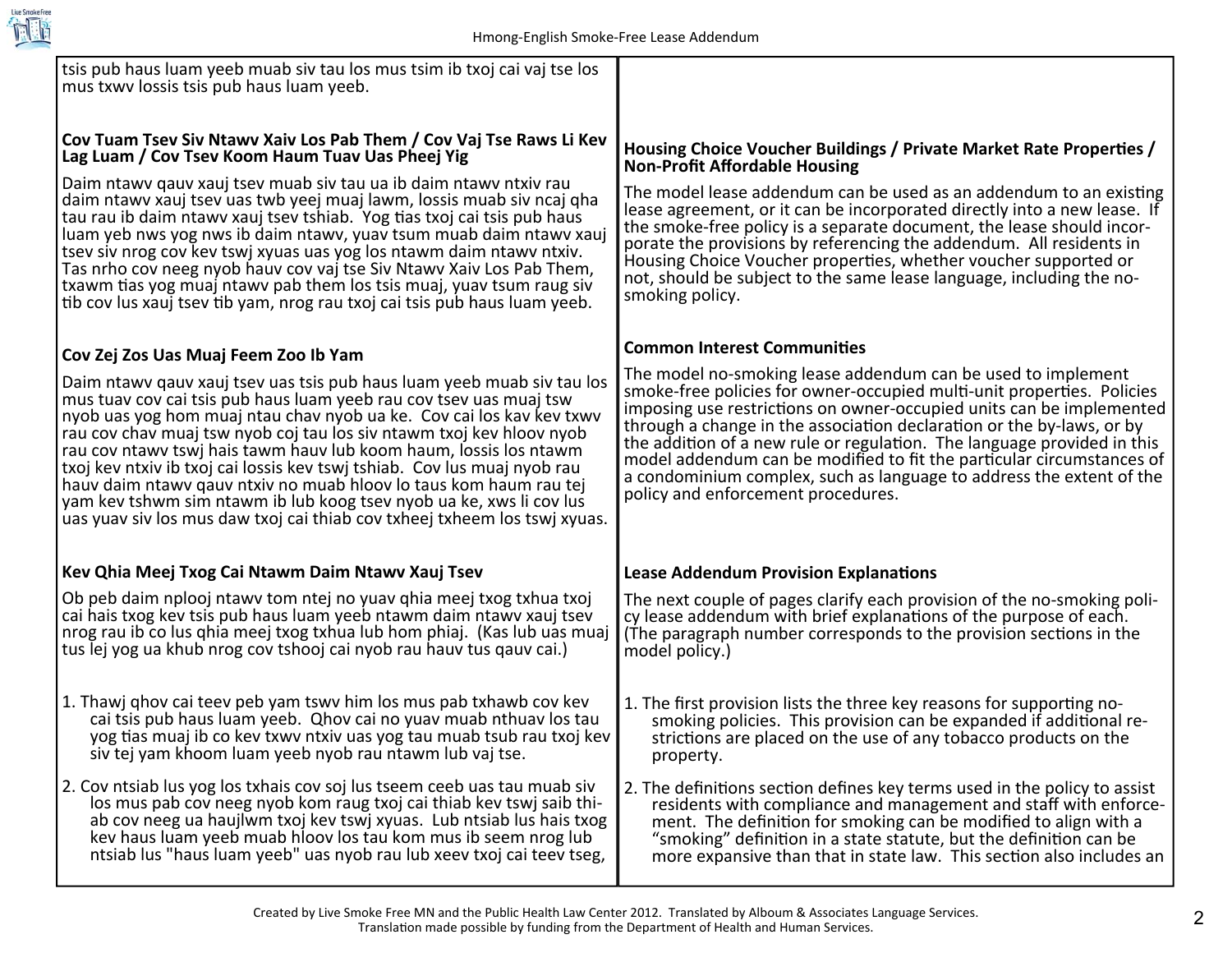

| tiamsis muab lub ntsiab lus nthuav kom dav tshaj qhov uas nyob rau<br>lub xeev txoj cai. Tshooj ntawy no kuj muaj ib qho ntsiab lus ntxiv<br>rau "cov npaws luam yeeb fais fab" yog tias tus neeg tswj saib vaj<br>tse xav los mus txwy txoj key siv lub ntsiab lus no.                                                                                                                                                                                                                                                                                             | optional definition for "electronic cigarettes" if the property manag-<br>er wants to restrict their use.                                                                                                                                                                                                                                                                                |
|---------------------------------------------------------------------------------------------------------------------------------------------------------------------------------------------------------------------------------------------------------------------------------------------------------------------------------------------------------------------------------------------------------------------------------------------------------------------------------------------------------------------------------------------------------------------|------------------------------------------------------------------------------------------------------------------------------------------------------------------------------------------------------------------------------------------------------------------------------------------------------------------------------------------------------------------------------------------|
| 3. Qhov cai thib peb yog piav txog kev tsis pub haus luam yeeb ntawm<br>cov koog tsev uas yog piav txog txoj kev cai yuav los kav raws li ob<br>txoj ke : 1) nws piav qhia tias leej twg yog tus yuav raug txwy nyob<br>rau hauv txoj cai tswj; thiab 2) nws piav txog cov thaj chaw ntawm<br>lub vaj tse ntawd tias kev txwy tsis pub haus luam yeeb nyob rau<br>ghov twg. Tshooj ntawy no yuav muab hloov raws yus nyiam los tau<br>rau txhua lub vaj tse raws li cov neeg tswi saib lub tswy yim xav.                                                            | 3. The third provision describing the no-smoking complex describes the<br>coverage of the policy in two ways: 1) it explains who is subject to<br>the restrictions contained in the policy; and 2) it describes the areas<br>of the property where smoking is prohibited or restricted. This sec-<br>tion can be customized for each property according to manage-<br>ment's intentions. |
| 4. Qhov cai plaub muab ib co kev feem xyuam los lav mus tuav cov vaj<br>tse tsis pub haus luam yeeb rau cov neeg nyob vaj tse. Thaum xee<br>npe rau daim ntawy ntxiv cov neeg nyob vaj tse pom zoo los mus<br>ceeb toom cov neeg tswj xyuas txog cov kev yuam cai haus luam<br>yeeb                                                                                                                                                                                                                                                                                 | 4. The fourth provision puts some of the responsibility for maintaining a<br>smoke-free property on to the residents. By signing the addendum<br>the residents agree to notify management of smoking violations.                                                                                                                                                                         |
| 5. Qhov cai no yuav tsum kom tus tswy tsey lossis tus tswj saib tiv daim<br>paib rau ntawm lub vaj tse ghia txog tias kev txwy haus luam yeeb<br>yog nyob ghov twg thiaj li pab tau kev tswj xyuas kom raug cai.                                                                                                                                                                                                                                                                                                                                                    | 5. This provision requires the property owner or manager to post sign-<br>age on the property indicating where smoking is prohibited to assist<br>with enforcement.                                                                                                                                                                                                                      |
| 6. Qhov cai thib rau tso rau cov neeg nyob vaj tse sawy tau los foob ncaj<br>gha lwm tus neeg nyob vaj tse uas yuam txoj cai tswj. Tus neeg<br>nyob vaj tse uas tsis haus luam yeeb muaj feej foob rau xam kom tus<br>neeg haus luam yeeb nrhiav kev los mus txwy tsis haus luam yeeb<br>thaum uas nws mus los ntawm cov chav nyob.                                                                                                                                                                                                                                 | 6. The sixth provision allows residents to bring a legal action directly<br>against another resident who is violating the policy. The non-<br>smoking resident can seek a court order requiring the smoker to<br>take some action to stop the smoke from traveling between units.                                                                                                        |
| 7. Qhov cai no piav meej tias ib qho kev yuam cai ntawm txoj cai tsis<br>pub haus luam yeeb yog ib qho kev yuam cai ntawm daim ntawv<br>xauj tsev nyob thiab thaum kawg yuav rau muab nrho tawm vaj tse.<br>Yog tias ib tug tswy vaj tse txiav txim siab los mus siv tus txheej<br>txheem maj mam tswj xyuas zuj zus $-piv$ txwy li ib khub niam txiv<br>tau sau ntawm ceeb toom ua ntej tas ces ho raug nplua nyiaj ces ho<br>raug nrho tawm vaj tse - qhov no yog qhov uas yuav tau muab sau<br>tseg rau ntawy txog cov qib nte tswj xyuas.                       | 7. This provision clarifies that a violation of the no-smoking policy is a<br>violation of the lease and could result in eviction. If a property own-<br>er decides to have a graduated enforcement procedure-for exam-<br>ple a couple written warnings followed by fines and then eviction-<br>this is where the enforcement steps should be documented.                               |
| 8. Qhov cai hais txog kev kam lees yog muab kev tiv thaiv rau cov neeg<br>tswj xyuas lossis cov tswy tsey thaum lawy raug iab liam tias lawy<br>tsis saib xyuas zoo kom txhob muaj kev haus luam yeeb. Qhov kev<br>kam lees no ntau zaus yeej yuav muab siv rau tej lub sijhawm uas ib<br>tug neeg nyob vaj tse tsis haus luam yeeb tau raug mob los ntawm<br>txoj kev xauj tsev nyob rau hauv ib lub tuam tsev uas tau tshaj tawm<br>tias yog ib lub chaw tsis pub haus luam yeeb, thiab cov neeg tswj<br>xyuas vaj tse ho tsis paub txog ghov kev yuam cai ntawd. | 8. The disclaimer provision provides managers or landlords some pro-<br>tection from claims that they did not ensure a smoke-free environ-<br>ment. This disclaimer will generally be used in situations where a<br>non-smoking resident is injured from exposure after renting in a<br>building advertised as smoke-free, and management was not aware<br>of the violation.             |
| 9. Qhov ai kawg yog ib co lus ntxiv uas muab siv los tau yog tias lub vaj<br>tse tau raug hloov ntawm txoj kev pub haus luam yeeb mus rau                                                                                                                                                                                                                                                                                                                                                                                                                           | 9. The last provision is optional language that can be used if the proper-                                                                                                                                                                                                                                                                                                               |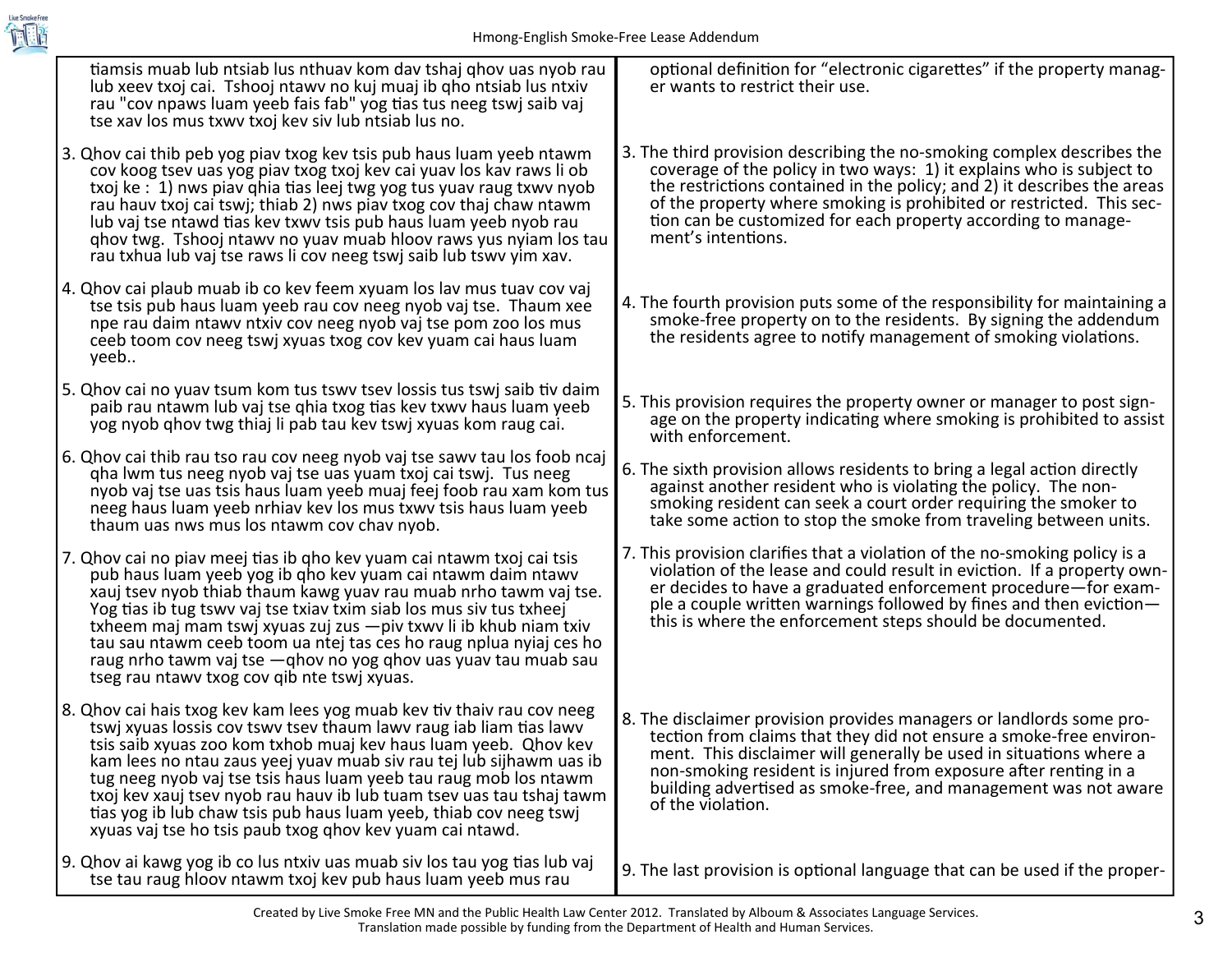

| ghov uas tsis pub haus luam yeeb, tiamsis tus neeg nyob vaj tse<br>daim ntawy xauj tsev yuav tas sijhawm rau lwm lub caij nyoog lawm.<br>Ohov cai no tso cai kom pub sijhawm ib ntus rau cov neeg xauj tsev<br>nyob uas haus luam yeeb "ua ntej lawm" txog txij tus neeg nyob vaj<br>tse nyaib tawm lossis muab news daim ntawy xauj tsev tauj ntxiv<br>tshiab dua. Yog tas nrog cov neeg nyob vaj tse, cov neeg haus luam<br>yeeb thiab cov tsis haus, pom zoo rau cov lus tshiab los mus xauj<br>tsev txwy tsis pub haus luam yeeb, ces ghov uas "ua ntej lawm" tsis<br>tas yuav tsum kom muaj. | ty is transitioning from smoking permitted to no-smoking, but resi-<br>dent leases will expire at different times. This provision allows for<br>temporary "grandfathering" until the smoking resident moves or<br>renews the lease. If all residents, smokers and nonsmokers, agree<br>to the new no-smoking lease language, then "grandfathering" is not<br>required. |
|---------------------------------------------------------------------------------------------------------------------------------------------------------------------------------------------------------------------------------------------------------------------------------------------------------------------------------------------------------------------------------------------------------------------------------------------------------------------------------------------------------------------------------------------------------------------------------------------------|------------------------------------------------------------------------------------------------------------------------------------------------------------------------------------------------------------------------------------------------------------------------------------------------------------------------------------------------------------------------|
| <b>Cov Kev Pab Cuam:</b>                                                                                                                                                                                                                                                                                                                                                                                                                                                                                                                                                                          | <b>Resources:</b>                                                                                                                                                                                                                                                                                                                                                      |
| Office of Public and Indian Housing, 2012 Ntawv ceeb toom txog cov kev<br>cai tsis pub haus luam yeeb rau tsey luam:                                                                                                                                                                                                                                                                                                                                                                                                                                                                              | Office of Public and Indian Housing, 2012 Notice on smoke-free policies<br>for public housing:                                                                                                                                                                                                                                                                         |
| http://portal.hud.gov/huddoc/pih2012-25.pdf                                                                                                                                                                                                                                                                                                                                                                                                                                                                                                                                                       | http://portal.hud.gov/huddoc/pih2012-25.pdf                                                                                                                                                                                                                                                                                                                            |
| Department of Housing and Urban Development 2010 Ntawy ceeb toom<br>txog cov kev cai tsis pub haus luam yeeb rau tsev Section 8 thiab lwm<br>cov vaj tse nom tswy pab txo ngi:                                                                                                                                                                                                                                                                                                                                                                                                                    | Department of Housing and Urban Development 2010 Notice on smoke<br>-free policies for Section 8 and other subsidized properties:                                                                                                                                                                                                                                      |
| http://portal.hud.gov/hudportal/documents/huddoc?id=10-21hsgn.pdf                                                                                                                                                                                                                                                                                                                                                                                                                                                                                                                                 | http://portal.hud.gov/hudportal/documents/huddoc?id=10-21hsgn.pdf                                                                                                                                                                                                                                                                                                      |
| Kev Sib Piv Tej Yam Ntawm Txoj Cai Tsis Pub Haus Luam Yeeb Hauv Vaj<br>Tse; Tus Nqi Ntsuam Xyuas ntawm Kev Lag Luam los sib tw nrog rau Cov<br>Tsev Nom Tswy Pab Nyiaj Txo Qhi:<br>http://bit.ly/rGAIII                                                                                                                                                                                                                                                                                                                                                                                           | Comparison of Smoke-Free Housing Policy Factors; Private Market Rate<br>versus Publicly Subsidized Multi-Unit Housing:<br>http://bit.ly/rGAIII                                                                                                                                                                                                                         |
|                                                                                                                                                                                                                                                                                                                                                                                                                                                                                                                                                                                                   |                                                                                                                                                                                                                                                                                                                                                                        |
|                                                                                                                                                                                                                                                                                                                                                                                                                                                                                                                                                                                                   |                                                                                                                                                                                                                                                                                                                                                                        |
|                                                                                                                                                                                                                                                                                                                                                                                                                                                                                                                                                                                                   |                                                                                                                                                                                                                                                                                                                                                                        |
|                                                                                                                                                                                                                                                                                                                                                                                                                                                                                                                                                                                                   |                                                                                                                                                                                                                                                                                                                                                                        |
|                                                                                                                                                                                                                                                                                                                                                                                                                                                                                                                                                                                                   |                                                                                                                                                                                                                                                                                                                                                                        |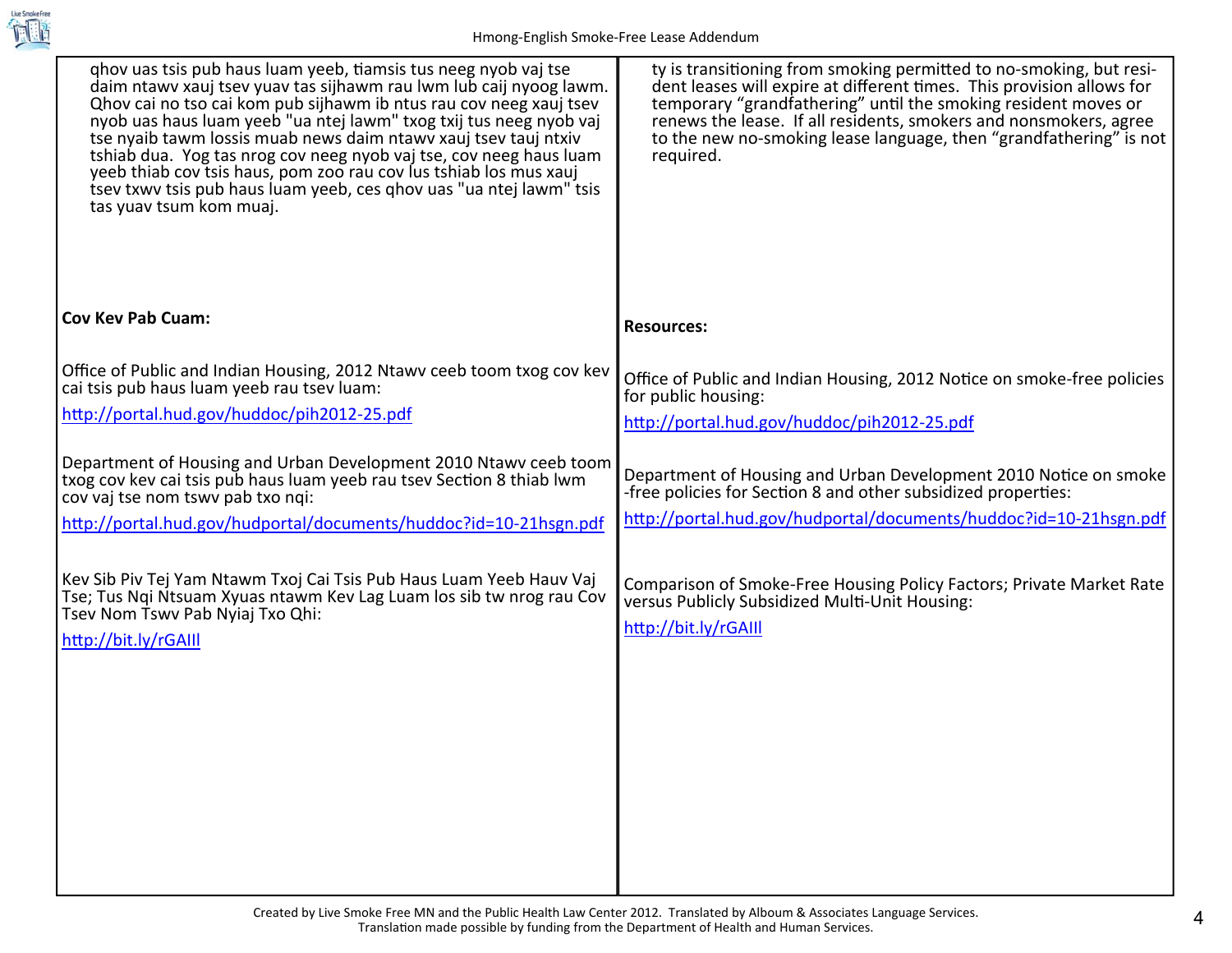

| Txoj Qauv Cai Tsis Pub Haus Luam Yeeb                                                                                                                                                                                                                                                                                                                                                                                                                                                                                                                                                                                                                                                                                                                | <b>Model No-Smoking Policy</b>                                                                                                                                                                                                                                                                                                                                                                                                                                                                                                                                                                                                                                                                                                                                    |
|------------------------------------------------------------------------------------------------------------------------------------------------------------------------------------------------------------------------------------------------------------------------------------------------------------------------------------------------------------------------------------------------------------------------------------------------------------------------------------------------------------------------------------------------------------------------------------------------------------------------------------------------------------------------------------------------------------------------------------------------------|-------------------------------------------------------------------------------------------------------------------------------------------------------------------------------------------------------------------------------------------------------------------------------------------------------------------------------------------------------------------------------------------------------------------------------------------------------------------------------------------------------------------------------------------------------------------------------------------------------------------------------------------------------------------------------------------------------------------------------------------------------------------|
| Daim Ntawy Ntxiv Xauj Tsev                                                                                                                                                                                                                                                                                                                                                                                                                                                                                                                                                                                                                                                                                                                           | <b>Lease Addendum</b>                                                                                                                                                                                                                                                                                                                                                                                                                                                                                                                                                                                                                                                                                                                                             |
| [Cov lus ghia yog cov uas muab teev kom qaij.]                                                                                                                                                                                                                                                                                                                                                                                                                                                                                                                                                                                                                                                                                                       | [Comments are indicated with italics.]                                                                                                                                                                                                                                                                                                                                                                                                                                                                                                                                                                                                                                                                                                                            |
| Tus Neeg Xauj thiab tas nrho cov neeg ntawm Tus Neeg Xauj tsev neeg<br>lossis lub cuab lub yig yog cov muaj feem rau daim ntawy xauj tsev nrog<br>rau Tus Tswy Tsey. Daim Ntawy Ntxiy Xauj Tsey teey coy sob lus nram<br>gab no, cov kev tswj thiab kev cai uas yuav muab zwm tseg los siv nyob<br>rau hauv daim ntawy xauj tsev. Kev cuam tshuam daim ntawy ntxiv xauj<br>tsev no yuav muab tas nrho cov cai nyob rau hauv no rau txhua tus uas<br>muaj feem, thiab cov cai uas nyob rau hauv Daim Ntawv Xauj Tsev.                                                                                                                                                                                                                                 | Tenant and all members of Tenant's family or household are parties to a<br>written lease with Landlord. This lease addendum states the following<br>terms, conditions and rules which are hereby incorporated into the<br>lease. A breach of this lease addendum shall give each party all the<br>rights contained herein, as well as the rights in the Lease.                                                                                                                                                                                                                                                                                                                                                                                                    |
| 1. Lub Hom Phiaj ntawm Txoj Cai Tsis Pub Haus Luam Yeeb. Cov muaj<br>feem xav los mus daws kev cov nyom (i) txog kev meem txom thiab tej<br>yam kev mob nkeeg los ntawm kev nqus pa luam yeeb; (ii) kev yuav tau<br>kho ntxiv, tu ntxiv, thiab siv nyiaj ntxiv los eeb tsev uas yog los ntawm<br>kev haus luam yeeb; thiab (iii) muaj feem yuav raug hluav taws kub ny-<br>aliab ntxiv los ntawm kev haus luam yeeb.                                                                                                                                                                                                                                                                                                                                 | 1. Purpose of No-Smoking Policy. The parties desire to mitigate (i) the<br>irritation and known health effects of secondhand smoke; (ii) the in-<br>creased maintenance, cleaning, and redecorating costs from smoking;<br>and (iii) the increased risk of fire from smoking.                                                                                                                                                                                                                                                                                                                                                                                                                                                                                     |
| 2. Cov ntsiab lus:                                                                                                                                                                                                                                                                                                                                                                                                                                                                                                                                                                                                                                                                                                                                   | 2. Definitions:                                                                                                                                                                                                                                                                                                                                                                                                                                                                                                                                                                                                                                                                                                                                                   |
| Kev Haus Luam Yeeb. Lo lus "haus luam yeeb" txhais tau tias<br>yog kev siv lossis muaj ib tug npaws luam yeeb hlawy lawm, ib<br>tug pauj yeeb nkab hlawy lawm, lossis lwm yam luam yeeb uas<br>tau raug muab hlawy lawm. [Pub xaiv ghov twg los tau] Kev<br>haus luam yeeb yog hais txog kev haus npaws luam yeeb uas yog                                                                                                                                                                                                                                                                                                                                                                                                                            | <b>Smoking.</b> The term "smoking" means the use or possession of a<br>lighted cigarette, lighted cigar, lighted pipe, or any other lighted<br>tobacco product. [Optional] Smoking also includes use of an<br>electronic cigarette.                                                                                                                                                                                                                                                                                                                                                                                                                                                                                                                               |
| siv fais fab huvsi thiab.<br>[Pub xaiv ghov twg los tau] Npaws Luam Yeeb Siv Fais Fab. Lo<br>lus "npaws luam yeeb siv fais fab" txhais tau tias yog tej yam<br>khoom siv fais fab uas tso tau pa dej luam yeeb thiab/lossis lwm<br>yam tshuaj uas ua rau tus neeg siv ntawm haus xws li haus luam<br>yeeb. Lo lus yog hais tas nrho tej khoom zoo li ntawd txawm yog<br>yam khoom tsim los lossis muab tis npe hu ua e-cigarettes, e-<br>cigars, e-pipes lossis nyob rau tej npe khoom ntawd.                                                                                                                                                                                                                                                        | [Optional] Electronic Cigarette. The term "electronic cigarette"<br>means any electronic device that provides a vapor of liquid nico-<br>tine and/or other substances to the user as she or he simulates<br>smoking. The term shall include such devices whether they are<br>manufactured or referred to as e-cigarettes, e-cigars, e-pipes or<br>under any product name.                                                                                                                                                                                                                                                                                                                                                                                         |
| 3. Koog Tsev Tsis Pub Haus Luam Yeeb. Tus Neeg Xauj Tsev pom zoo<br>thiab lees paub tias cov thaj chaw uas Tus Neeg Xauj Tsev nyob thaib<br>cov neeg haus Tus Neeg Xauj tsev tau muab teev tseg hais tias yog ib lub<br>chaw nyob tsis pub haus luam yeeb. Tus Neeg Xauj Tsev thiab cov neeg<br>ntawm Tus Neeg Xauj Tsev lub cuab lub yig yuav tsis pub haus luam<br>yeeb ib qho chaw twg li hauv lib chav uas Tus Neeg Xauj Tsev nyob, los-<br>sis ntawm lub tuam tsev uas Tus Neeg Xauj Tsev nyob lossis tej thaj<br>chaw sawydaws siv lossis tej ghov chaw xws cov tuam tsev lossis lawm<br>ghov chaw xauj tsev hauv zej zos, lossis tsis pub Tus Neeg Xauj Tsev tso<br>cai rau ib tug qhua lossis cov neeg tuaj saib uas Tus Neeg Xauj Tsev tswj | 3. No-Smoking Complex. Tenant agrees and acknowledges that the<br>premises to be occupied by Tenant and members of Tenant's household<br>have been designated as a no-smoking living environment. Tenant and<br>members of Tenant's household shall not smoke anywhere in the unit<br>rented by Tenant, or the building where the Tenant's dwelling is located<br>or in any of the common areas or adjoining grounds of such building or<br>other parts of the rental community, nor shall Tenant permit any guests<br>or visitors under the control of Tenant to do so. [This section can be<br>modified to indicate those areas in the complex where smoking is pro-<br>hibited. If designated smoking areas are provided, they should be de-<br>scribed here.] |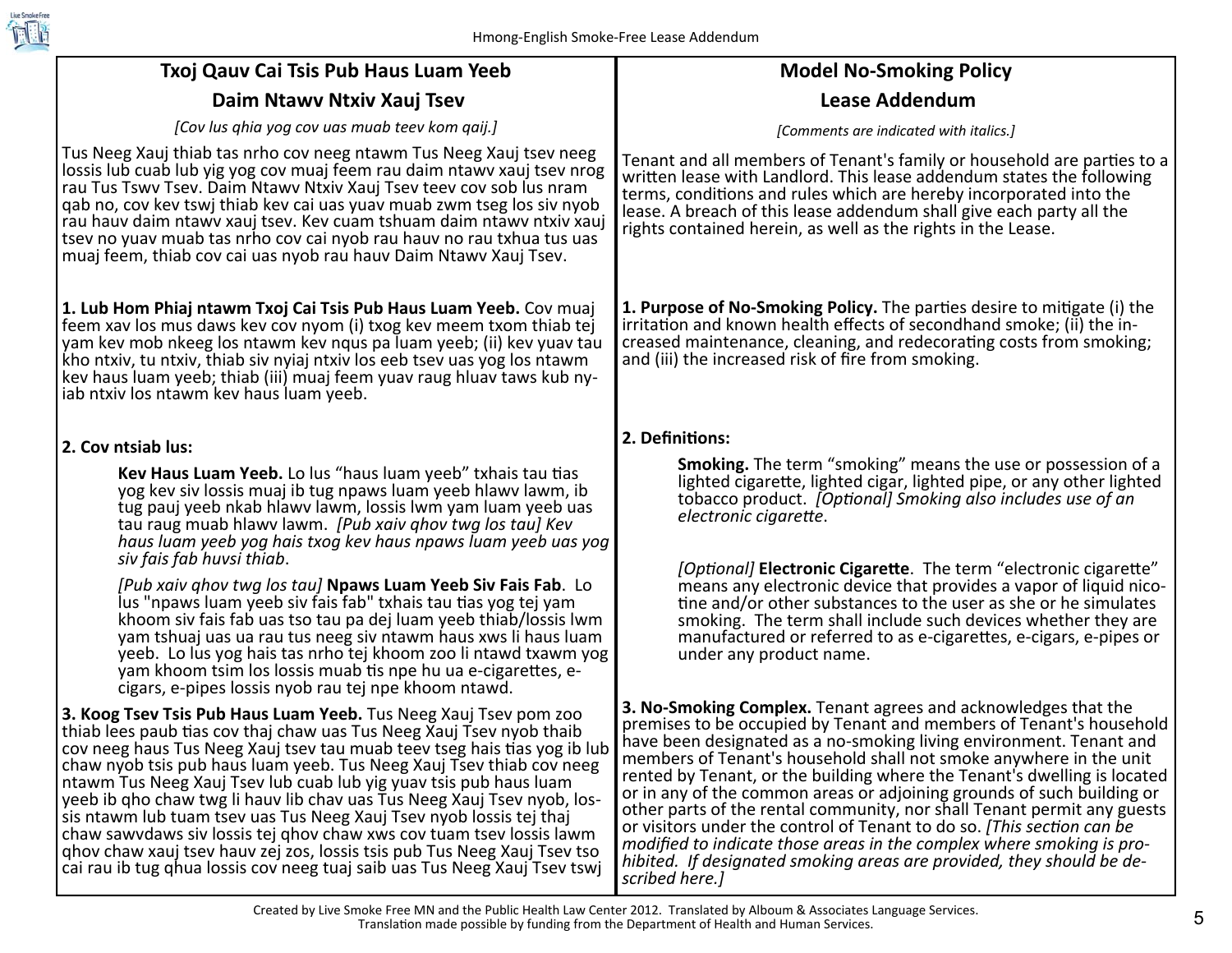

| tau kom lawy ua li ntawd. [Tshooj ntawy no muab hloov tau los mus<br>ghia txog tej ghov chaw nyob rau koog tsev uas txwy tsis pub haus luam<br>yeeb. Yog tias muaj ghov chaw teev tseg rau haus luam yeeb, lawv yuav<br>tsum piav ghia rau ntawm no.]                                                                                                                                                                                                                                                                                                                                                                                                                                                                                                                                                                                                                                                                                                                                                                                                                                                       |                                                                                                                                                                                                                                                                                                                                                                                                                                                                                                                                                                                                                                                                                                                          |
|-------------------------------------------------------------------------------------------------------------------------------------------------------------------------------------------------------------------------------------------------------------------------------------------------------------------------------------------------------------------------------------------------------------------------------------------------------------------------------------------------------------------------------------------------------------------------------------------------------------------------------------------------------------------------------------------------------------------------------------------------------------------------------------------------------------------------------------------------------------------------------------------------------------------------------------------------------------------------------------------------------------------------------------------------------------------------------------------------------------|--------------------------------------------------------------------------------------------------------------------------------------------------------------------------------------------------------------------------------------------------------------------------------------------------------------------------------------------------------------------------------------------------------------------------------------------------------------------------------------------------------------------------------------------------------------------------------------------------------------------------------------------------------------------------------------------------------------------------|
| 4. Tus Neeg Xauj Tsev los mus Txhawb Siab Txoj Cai Tsis Pub Haus Lu-<br>am Yeeb thiab los mus Ceeb Toom rau Tswy Tsey txog Key Yuam Cai.<br>Tus Neeg Xauj Tsev yuav tsum tau ghia rau Tus Neeg Xauj Tsev cov ghua<br>txog txoj cai tsis puab haus luam yeeb. Ntxiv mus, Tus Neeg Xauj Tsev<br>yuav tsum muab rau Tus Tswy Tsey ib coy lus sau rau daim ntawy txog<br>tej yam teeb meem uas muaj cov pa luam yeeb nkag mus rau Tus Neeg<br>Xauj lub tsev uas yog los sab nraud Tus Neeg Xauj Tsev lub chav tsev<br>nyob.                                                                                                                                                                                                                                                                                                                                                                                                                                                                                                                                                                                     | 4. Tenant to Promote No-Smoking Policy and to Alert Landlord of Vio-<br>lations. Tenant shall inform Tenant's guests of the no-smoking policy.<br>Further, Tenant shall promptly give Landlord a written statement of any<br>incident where tobacco smoke is migrating into the Tenant's unit from<br>sources outside the Tenant's apartment unit.                                                                                                                                                                                                                                                                                                                                                                       |
| 5. Tus Tswy Tsey los mus Txhawb Siab Txoj Cai Tsis Pub Haus Luam<br><b>Yeeb.</b> Tus Tswy Tsey yuay tsum tsa ib cov paib txog key tsis pub haus<br>luam yeeb rau ntawm cov qhov rooj nkag los thiab qhov rooj tawm<br>mus, tej cov chaw sawydaws siv, tej kev taug hauv tsev, thiab tej chaw<br>nyob rau ntawm koog tsev uas muaj ntau chav nyob. [Qhov chaw uas<br>tsa paib rau yuav nyob ntawm txoj cai tsis pub haus luam yeeb ho siv<br>txog theem twg.]                                                                                                                                                                                                                                                                                                                                                                                                                                                                                                                                                                                                                                                | 5. Landlord to Promote No-Smoking Policy. Landlord shall post no-<br>smoking signs at entrances and exits, common areas, hallways, and in<br>conspicuous places on the grounds of the apartment complex. [Where<br>signs are posted will depend on extent of no-smoking policy.]                                                                                                                                                                                                                                                                                                                                                                                                                                         |
| 6. Lwm Tus Neeg Xauj Tsev thiab Cov Neeg Muaj Feem Sab Nraud<br>ntawm Tus Neeg Xauj Tsev Daim Ntawy Cog Lus. Tus Neeg Xauj Tsev<br>pom zoo tias lwm Tus Neeg Xauj Tsev ntawm koog tsev yog cov neeg<br>muaj feem sab nraud ntawm Tus Neeg Xauj Tsev uas yuav tau txais<br>daim ntawy ntxiv rau Tus Tswy Tsey txog daim ntawm xauj tsey tsis pub<br>haus luam yeeb. (Hais lo lus kom yooj yim, ghov no txhais tau tias Tus<br>neeg Xauj Tsev txoj kev lav feem xyuam nyob rau daim ntawv ntxiv uas<br>yog xauj tsev nyob yog ua rau lwm Tus Neeg Xauj Tsev thiab rau Tus<br>Tswy Tsev) Tus Neeg Xauj Tsev sawy foob lwm Tus Neeg Xauj Tsev uas<br>muaj kev txuam nrog rau daim ntawy ntxiv txog tsis pub haus luam<br>yeeb, tiamsis Tus Neeg Xauj Tsev tsis muaj txoj cai los mus muab lwm<br>Tus Neeg Xauj Tsev nrho tawm. Tej txoj kev foob ntawm Cov Neeg Xauj<br>Tsev uas yog txuam rau daim ntawy ntxiv xauj tsev no uas tsis pub haus<br>luam yeeb yuav tsum tsis pub muaj kev tsis ntseeg siab tias Tus Tswv<br>Tsev tau ua yuam cai ntawm daim ntawy ntxiv xauj tsev uas tsis pub<br>haus luam yeeb. | 6. Other Tenants are Third-Party Beneficiaries of Tenant's Agreement.<br>Tenant agrees that the other Tenants at the complex are third-party<br>beneficiaries of Tenant's no-smoking lease addendum with Landlord. (In<br>layman's terms, this means that Tenant's commitments in this lease ad-<br>dendum are made to the other Tenants as well as to Landlord.) A Tenant<br>may bring legal action against another Tenant related to the no-<br>smoking lease addendum, but a Tenant does not have the right to evict<br>another Tenant. Any legal action between Tenants related to this no-<br>smoking lease addendum shall not create a presumption that the Land-<br>lord breached this no-smoking lease addendum. |
| 7. Kev Yuam Cai Tshwm Sim Li Cas thiab Txoj Cai los mus Txiav Kev<br>Xauj Tsev. Ib qho kev yuam cai ntawm daim ntawy ntxiv xauj tsev<br>ntawm no yuav muab tau tas nrho cov cai uas nyob nrog rau hauv no<br>thiab cov cai uas nyob rau hauv Daim Ntawy Xauj Tsev rau txhua tus uas<br>muaj feem nrog. Ib qho kev yuam cai muaj pov thawj ntawm daim                                                                                                                                                                                                                                                                                                                                                                                                                                                                                                                                                                                                                                                                                                                                                        | 7. Effect of Breach and Right to Terminate Lease. A breach of this lease<br>addendum shall give each party all the rights contained herein, as well<br>as the rights in the Lease. A material breach of this lease addendum<br>shall be considered a material breach of the lease and grounds for en-<br>forcement actions, including eviction, by the Landlord. A waiver of the<br>lease requirement of no-smoking can only be made in writing.                                                                                                                                                                                                                                                                         |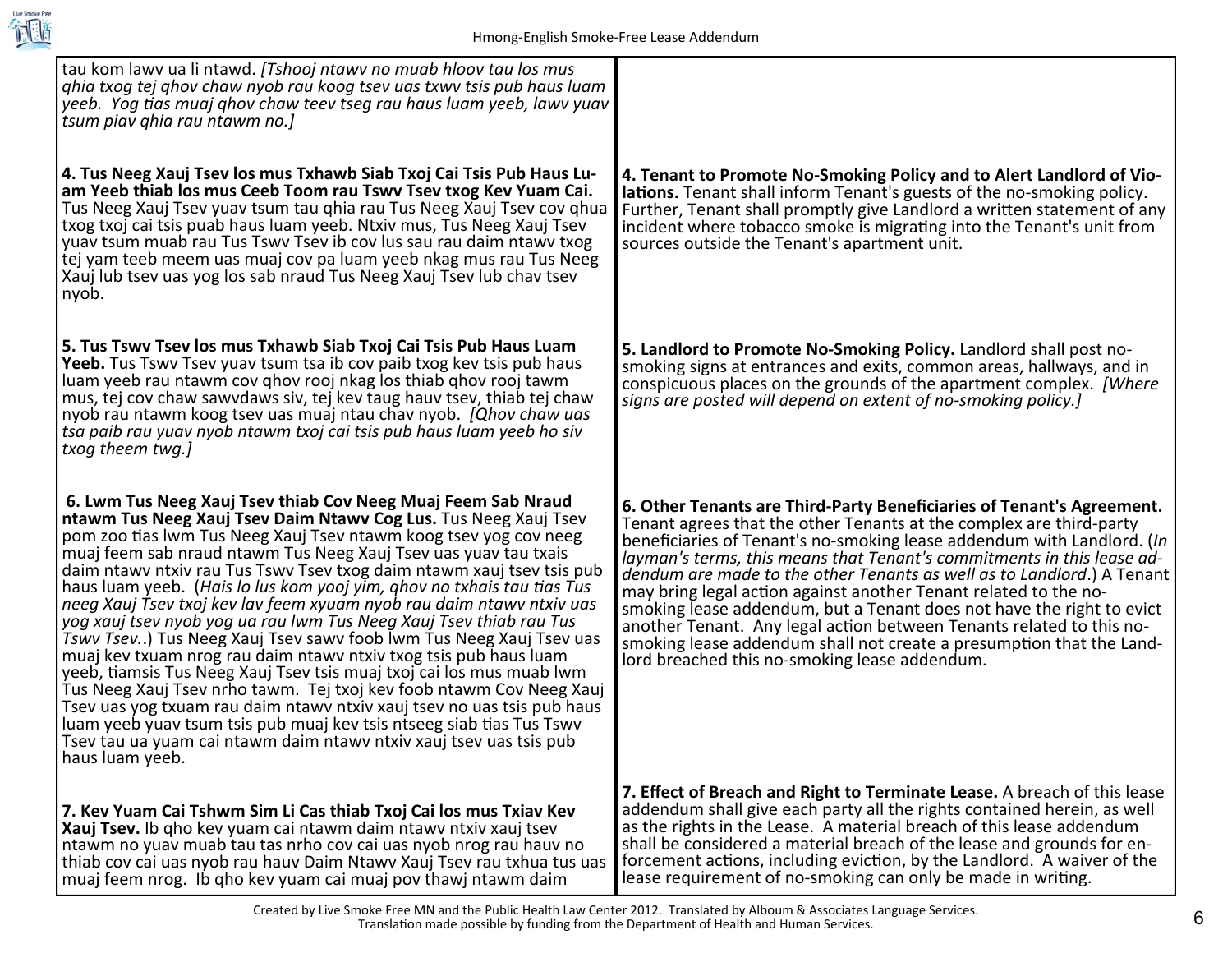

| ntawy ntxiv xauj tsey no yuay tsum tau muab xam tias yog ib qho yuam<br>cai muaj pov thawj ntawm daim ntawy xauj tsev ces Tus Tswy Tsev siv<br>tau cov kev los tswj xyuas kom ua raws li, nrog rau kev muab nrho tawm<br>huvsi. Yog yuav thov la tawm ntawm qho uas yuav tsum tsis pub haus<br>luam yeeb ces yog sau ntawy thov xwb thiaj tau.<br>[Cov qib ke uas yuav los tswj xyuas yuav tsum muab hais kom meej rau<br>tshooj ntawv no. Cov qib ke yog pib ntawm kev hais lus ceeb toom los<br>tau, tom qab ntawd yog sau ntawy ceeb tom thiab/lossis nplua nyiaj,<br>ces los mus rau kev nrho tawm yog tias ua tsis raw li txoj cai.]                                                                                                                                                                                                                                                                                                                                                                                                                                                                                                                                                                                                                                                                                                                                                                                                                                                                                                                                                                                                                                                                                                                                                                                                                                                                                                                                                                                                                 | [The enforcement steps should be specified in this section. The steps<br>could start with a verbal warning, followed by written warning(s) and/or<br>fines, leading to eviction for continued noncompliance.]                                                                                                                                                                                                                                                                                                                                                                                                                                                                                                                                                                                                                                                                                                                                                                                                                                                                                                                                                                                                                                                                                                                                                                                                                                                                                                                                                                  |
|-----------------------------------------------------------------------------------------------------------------------------------------------------------------------------------------------------------------------------------------------------------------------------------------------------------------------------------------------------------------------------------------------------------------------------------------------------------------------------------------------------------------------------------------------------------------------------------------------------------------------------------------------------------------------------------------------------------------------------------------------------------------------------------------------------------------------------------------------------------------------------------------------------------------------------------------------------------------------------------------------------------------------------------------------------------------------------------------------------------------------------------------------------------------------------------------------------------------------------------------------------------------------------------------------------------------------------------------------------------------------------------------------------------------------------------------------------------------------------------------------------------------------------------------------------------------------------------------------------------------------------------------------------------------------------------------------------------------------------------------------------------------------------------------------------------------------------------------------------------------------------------------------------------------------------------------------------------------------------------------------------------------------------------------------------------|--------------------------------------------------------------------------------------------------------------------------------------------------------------------------------------------------------------------------------------------------------------------------------------------------------------------------------------------------------------------------------------------------------------------------------------------------------------------------------------------------------------------------------------------------------------------------------------------------------------------------------------------------------------------------------------------------------------------------------------------------------------------------------------------------------------------------------------------------------------------------------------------------------------------------------------------------------------------------------------------------------------------------------------------------------------------------------------------------------------------------------------------------------------------------------------------------------------------------------------------------------------------------------------------------------------------------------------------------------------------------------------------------------------------------------------------------------------------------------------------------------------------------------------------------------------------------------|
| 8. Tus Tswy Tsey Cov Lus Uas Tsis Lees. Tus Neeg Xauj Tsey lees paub<br>tias Tus Tswy Tsey txoj key los mus muab txoj cai tsis pub haus luam<br>yeeb coj los siv thiab cov kev los mus teev cov koog tsev xauj tias kom<br>tsis pub haus luam yeeb ghov no yuav tsis hloov cov txheej txheej los<br>mus tu tsev uas Tus Tswy Tsev thiab cov neeg tswj haujlwm muab rau<br>Tus Neeg Xauj Tsev ua kom cov tuam tsev thiab ib cheev tsam uas muab<br>txwy tsis pub haus luam yeeb kom muaj key nyab xeeb dua, xis nyob<br>dua, lossis zoo dua tuaj yog hais txog tej pa kom zoo dua li lwm thaj<br>chaw xauj tsev. Tus Tswy Tsev yuay tsis lees ntxawg ntxawg txog tej yam<br>key lay uas muaj nyob hauv ntawy lossis tau hais tawm tias lub tuam<br>tsev, tej chaw sawydaws siv, lossis Tus Neeg Xauj Tsev tej chaw nyob<br>yuav muaj pa zoo dua li lwm lub tuam tsev xauj. Tus Tswv Tsev yuav lav<br>tsis tau thiab yuav tsis lav lossis cog lus lav tias cov chaw xauj tsev lossis<br>tej chaw uas sawydaws siv yuav tsis muaj pa luam yeeb hlo li. Tus Neeg<br>Xauj Tsev lees paub tias Tus Tswy Tsev txoj kev los mus tswj xyuas, saib<br>xyuas, lossis tswj cov kev cog lus ntawm daim ntawy xauj tsev yog ib<br>gho uas nyob ntawm Tus Neeg Xauj Tsev thiab Tus Neeg Xauj Tsev cov<br>ghua txoj kev yeem ua raws li txoj cai. Tus Tswy Tsev yuav tsum tau<br>muab cov qib ke uas tsim nyog los mus tswj txoj cai tsis pub haus luam<br>yeeb. Tus Tswy Tsey yuay tsis tau tho gib ke los mus teb txog key haus<br>luam yeeb yog tias Tus Tswy Tsey paub txog qhov haus luam yeeb<br>ntawd lawm lossis muaj ntawy ceeb toom hais txog key haus luam yeeb<br>ua ntej lawm. Cov Neet Xauj Tsev uas muaj mob ua tsis taus pa, muak<br>kev txhaum fab, lossis tej yam mob rau cev ngaij daim tawy lossis rau<br>lub hlwb uas yog txuam rau kev haus luam yeeb yuav raug ceeb toom<br>tias Tus Tswy Tsey yuay tsis tau los lees cov haujlwm los mus tswj daim<br>ntawy xauj tsev no tshaj li lwm txoj kev lees haujlwm uas nyob rau Daim<br>Ntawy Xauj Tsev. | 8. Disclaimer by Landlord. Tenant acknowledges that Landlord's adop-<br>tion of a no-smoking policy and the efforts to designate the rental com-<br>plex as no-smoking do not in any way change the standard of care that<br>the Landlord or managing agent would have to a Tenant household to<br>render buildings and premises designated as no-smoking any safer,<br>more habitable, or improved in terms of air quality standards than any<br>other rental premises. Landlord specifically disclaims any implied or ex-<br>press warranties that the building, common areas, or Tenant's premises<br>will have any higher or improved air quality standards than any other<br>rental property. Landlord cannot and does not warranty or promise that<br>the rental premises or common areas will be free from secondhand<br>smoke. Tenant acknowledges that Landlord's ability to police, monitor,<br>or enforce the agreements of this lease addendum is dependent in sig-<br>nificant part on voluntary compliance by Tenant and Tenant's guests.<br>Landlord shall take reasonable steps to enforce the no-smoking policy.<br>Landlord is not required to take steps in response to smoking unless<br>Landlord knows of said smoking or has been given written notice of said<br>smoking. Tenants with respiratory ailments, allergies, or any other<br>physical or mental condition relating to smoke are put on notice that<br>Landlord does not assume any higher duty of care to enforce this lease<br>addendum than any other landlord obligation under the Lease. |
| TUS TSWV TSEV                                                                                                                                                                                                                                                                                                                                                                                                                                                                                                                                                                                                                                                                                                                                                                                                                                                                                                                                                                                                                                                                                                                                                                                                                                                                                                                                                                                                                                                                                                                                                                                                                                                                                                                                                                                                                                                                                                                                                                                                                                             | LANDLORD                                                                                                                                                                                                                                                                                                                                                                                                                                                                                                                                                                                                                                                                                                                                                                                                                                                                                                                                                                                                                                                                                                                                                                                                                                                                                                                                                                                                                                                                                                                                                                       |
| TUS NEEG XAUJ TSEV                                                                                                                                                                                                                                                                                                                                                                                                                                                                                                                                                                                                                                                                                                                                                                                                                                                                                                                                                                                                                                                                                                                                                                                                                                                                                                                                                                                                                                                                                                                                                                                                                                                                                                                                                                                                                                                                                                                                                                                                                                        | <b>TENANT</b>                                                                                                                                                                                                                                                                                                                                                                                                                                                                                                                                                                                                                                                                                                                                                                                                                                                                                                                                                                                                                                                                                                                                                                                                                                                                                                                                                                                                                                                                                                                                                                  |
| <b>DATE</b>                                                                                                                                                                                                                                                                                                                                                                                                                                                                                                                                                                                                                                                                                                                                                                                                                                                                                                                                                                                                                                                                                                                                                                                                                                                                                                                                                                                                                                                                                                                                                                                                                                                                                                                                                                                                                                                                                                                                                                                                                                               | <b>DATE</b>                                                                                                                                                                                                                                                                                                                                                                                                                                                                                                                                                                                                                                                                                                                                                                                                                                                                                                                                                                                                                                                                                                                                                                                                                                                                                                                                                                                                                                                                                                                                                                    |
| <b>DATE</b>                                                                                                                                                                                                                                                                                                                                                                                                                                                                                                                                                                                                                                                                                                                                                                                                                                                                                                                                                                                                                                                                                                                                                                                                                                                                                                                                                                                                                                                                                                                                                                                                                                                                                                                                                                                                                                                                                                                                                                                                                                               | <b>DATE</b>                                                                                                                                                                                                                                                                                                                                                                                                                                                                                                                                                                                                                                                                                                                                                                                                                                                                                                                                                                                                                                                                                                                                                                                                                                                                                                                                                                                                                                                                                                                                                                    |

Created by Live Smoke Free MN and the Public Health Law Center 2012. Translated by Alboum & Associates Language Services. Translation made possible by funding from the Department of Health and Human Services.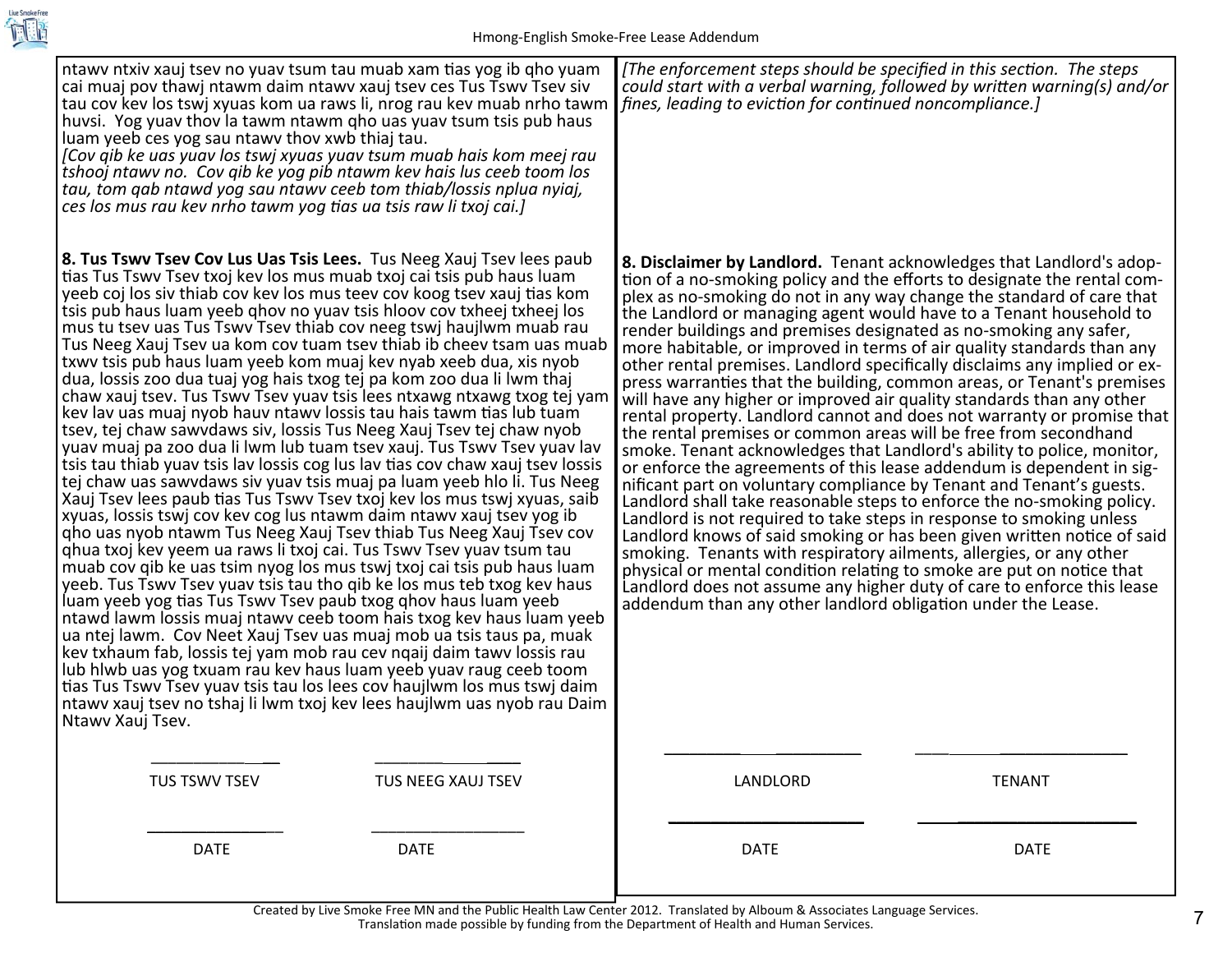

| [Xaiv Sob Lus los pub sijhawm ib ntus rau cov neeg xauj tsev nyob uas<br>haus luam yeeb "ua ntej lawm."]                                                                                                                                                                                                                                                                                                                                                                             | [Optional Paragraph for temporarily "grandfathering" current residents<br>who smoke.]                                                                                                                                                                                                                                                |
|--------------------------------------------------------------------------------------------------------------------------------------------------------------------------------------------------------------------------------------------------------------------------------------------------------------------------------------------------------------------------------------------------------------------------------------------------------------------------------------|--------------------------------------------------------------------------------------------------------------------------------------------------------------------------------------------------------------------------------------------------------------------------------------------------------------------------------------|
| 9. Kev Tshwm Sim Li Cas rau Cov Neeg Xauj Tsev Tamsim No. Tus Neeg<br>Xauj Tsev lees paub tias cov neeg xauj tsev tamsim no uas nyob rau cov<br>koog tsev uas yog siv daim ntawy xauj tsev qub yuav tsis raug Txoj Cai<br>tsis pub haus luam yeeb tamsim ntawd kiag. Yog thaum cov neeg xauj<br>tsev tamsim no tawm mus lawm, lossis ua ntawy xauj tshiab, txoj cai tsis<br>pub haus luam yeeb li mam siv tau rau lawy cov chay tsey lossis nyob<br>hauv qab daim ntawv xauj tshiab. | 9. Effect on Current Tenants. Tenant acknowledges that current tenants<br>residing in the complex under a prior lease will not be immediately sub-<br>ject to the no-smoking Policy. As current tenants move out, or enter<br>into new leases, the no-smoking policy will become effective for their<br>unit or under the new lease. |
| <b>Kev Pab Cuam:</b>                                                                                                                                                                                                                                                                                                                                                                                                                                                                 | <b>Resources:</b>                                                                                                                                                                                                                                                                                                                    |
| Ua Lub Neej Tsis Muaj Luam Yeeb; Koom Haum for Cov Tsis Haus Luam                                                                                                                                                                                                                                                                                                                                                                                                                    | Live Smoke Free; Association for Nonsmokers - Minnesota:                                                                                                                                                                                                                                                                             |
| Yeeb - Minnesota:                                                                                                                                                                                                                                                                                                                                                                                                                                                                    | http://www.mnsmokefreehousing.org/                                                                                                                                                                                                                                                                                                   |
| http://www.mnsmokefreehousing.org/                                                                                                                                                                                                                                                                                                                                                                                                                                                   |                                                                                                                                                                                                                                                                                                                                      |
|                                                                                                                                                                                                                                                                                                                                                                                                                                                                                      | Smoke Free Environments Law Project                                                                                                                                                                                                                                                                                                  |
| Kev Li Choj Pab Ua Kom Txhia Chaw Tsis Muaj Luam Yeeb                                                                                                                                                                                                                                                                                                                                                                                                                                | http://www.tcsg.org/sfelp/home.htm                                                                                                                                                                                                                                                                                                   |
| http://www.tcsg.org/sfelp/home.htm                                                                                                                                                                                                                                                                                                                                                                                                                                                   |                                                                                                                                                                                                                                                                                                                                      |
| Public Health Law Center - Vaj Tse                                                                                                                                                                                                                                                                                                                                                                                                                                                   | Public Health Law Center - Housing                                                                                                                                                                                                                                                                                                   |
| http://www.publichealthlawcenter.org/topics/tobacco-control/smoking                                                                                                                                                                                                                                                                                                                                                                                                                  | http://www.publichealthlawcenter.org/topics/tobacco-control/smoking<br>-regulation/housing                                                                                                                                                                                                                                           |
| -regulation/housing                                                                                                                                                                                                                                                                                                                                                                                                                                                                  |                                                                                                                                                                                                                                                                                                                                      |
|                                                                                                                                                                                                                                                                                                                                                                                                                                                                                      | Sample Temporary "Grandfathering" Form:                                                                                                                                                                                                                                                                                              |
| Daim Ntawy Ua Qauy "Siy Coy Cai Qub" Ib Ntus:                                                                                                                                                                                                                                                                                                                                                                                                                                        | http://bit.ly/uTo7Bw                                                                                                                                                                                                                                                                                                                 |
| http://bit.ly/uTo7Bw                                                                                                                                                                                                                                                                                                                                                                                                                                                                 |                                                                                                                                                                                                                                                                                                                                      |

Attorney Douglas J. Carney prepared the initial version of this Model Lease Addendum. He received ongoing advice, consultation, and recommendations from a legal advisory committee that included attorneys who regularly advise property owners and managers, who serve as tenant attorneys and advocates, or who advise public housing agencies. Representatives from Center for Energy and Environment and the Association for Nonsmokers-Minnesota were also on the committee. The development of the lease addendum was supported by a grant from ClearWay Minnesota<sup>SM</sup>. The modification about where smoking is allowed (Section 3) was included by Initiative for Smoke-Free Apartments. The addition of language addressing electronic cigarettes was added by Warren Ortland of the Public Health Law Center.